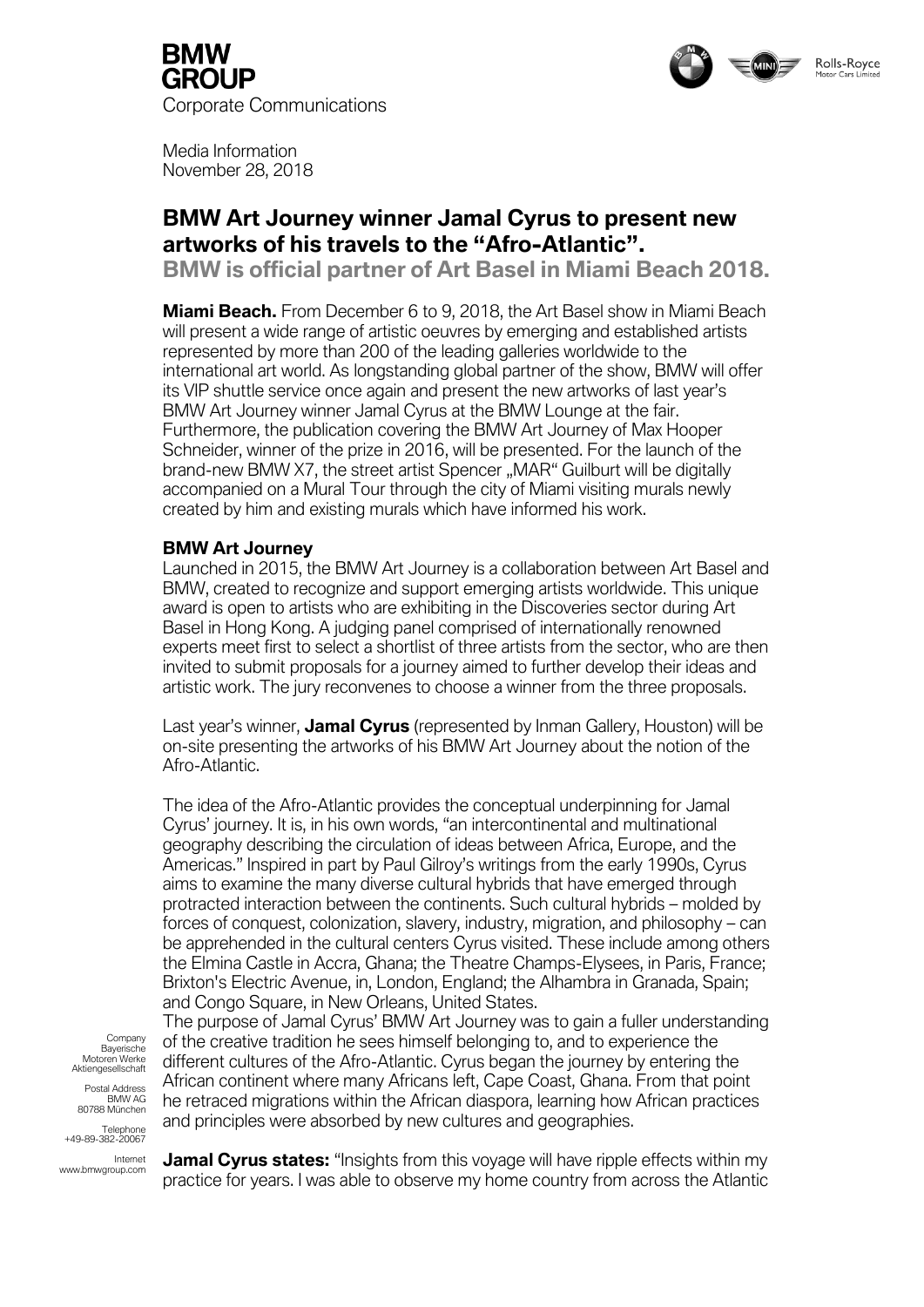

GROUP Corporate Communications

Media Information

 $_{\text{Date}}$  November 28, 2018

Subject BMW Art Journey winner Jamal Cyrus to present new artworks of his travels to the "Afro-Atlantic". BMW is official partner of Art Basel in Miami Beach 2018.

 $P_{\text{A}}$  2

and experience the influence of the African diaspora on contemporary African culture."

The publication about the BMW Art Journey of **Max Hooper Schneider** (represented by High Art, Paris and announced as winner at Art Basel's Miami Beach show in 2016) will be launched at the fair, which was also supported by Art Basel and BMW.

Max Hooper Schneider's journey investigated reef systems from the Bikini Atoll to the Fukushima disaster "reef" in Japan, from Lake Baikal in Russia to the coast of Madagascar, and produced a diverse narrative around them. Importantly, each reef system has been compromised by its contact with humans, and each one reveals a specific aspect of how this interaction has occurred, as well as how human and non-human agents have acted over time to remediate the damage. Together, the reefs tell a story of death and resilience, corruption and rebirth.

## **BMW X7 Mural Tour with Spencer "MAR" Guilburt**

Paying homage to Miami as a hub for street art, BMW partnered up with street artist Spencer "MAR" Guilburt. He will go on a tour with the brand-new BMW X7, which just celebrated its world premiere at LA Auto Show, to visit murals in the city of Miami – partly newly created by him and partly created by other artists whom are an inspiration to him. The murals are located across Miami, from Wynwood Art District, South Beach to Midtown Design District. The BMW X7 Mural Tour with Spencer "MAR" Guilburt will be shared on the social media channels of the artist,BMW and is a collaboration with the Urban Art Group.

[https://www.instagram.com/bmwgroupculture/](https://www.instagram.com/bmwgroupculture/%20https:/www.instagram.com/this_means/)  [https://www.instagram.com/this\\_means/](https://www.instagram.com/bmwgroupculture/%20https:/www.instagram.com/this_means/)

## **BMW i & Soho House Art and Design Talk December 4, 2018 at 8:00 pm –The Future of Art in a Digital Age**

Together with BMW i Soho Beach House will host a lively discussion about the future of art in a digital age. Panelists are **Brian Bress**, a pioneer in video art, and **Jamal Cyrus**, latest BMW Art Journey recipient, moderated by András Szántó. As always the BMW joint event focusses on the fertile ground between art, innovation and design and is followed by a cocktail reception. As part of an ongoing collaboration, Soho House and BMW i have co-created an international program of events and experiences focusing on art, innovation and design throughout Soho House locations in Europe and North America.

BMW is a global partner of Art Basel and has supported Art Basel's three shows in Basel, Miami Beach and Hong Kong for many years.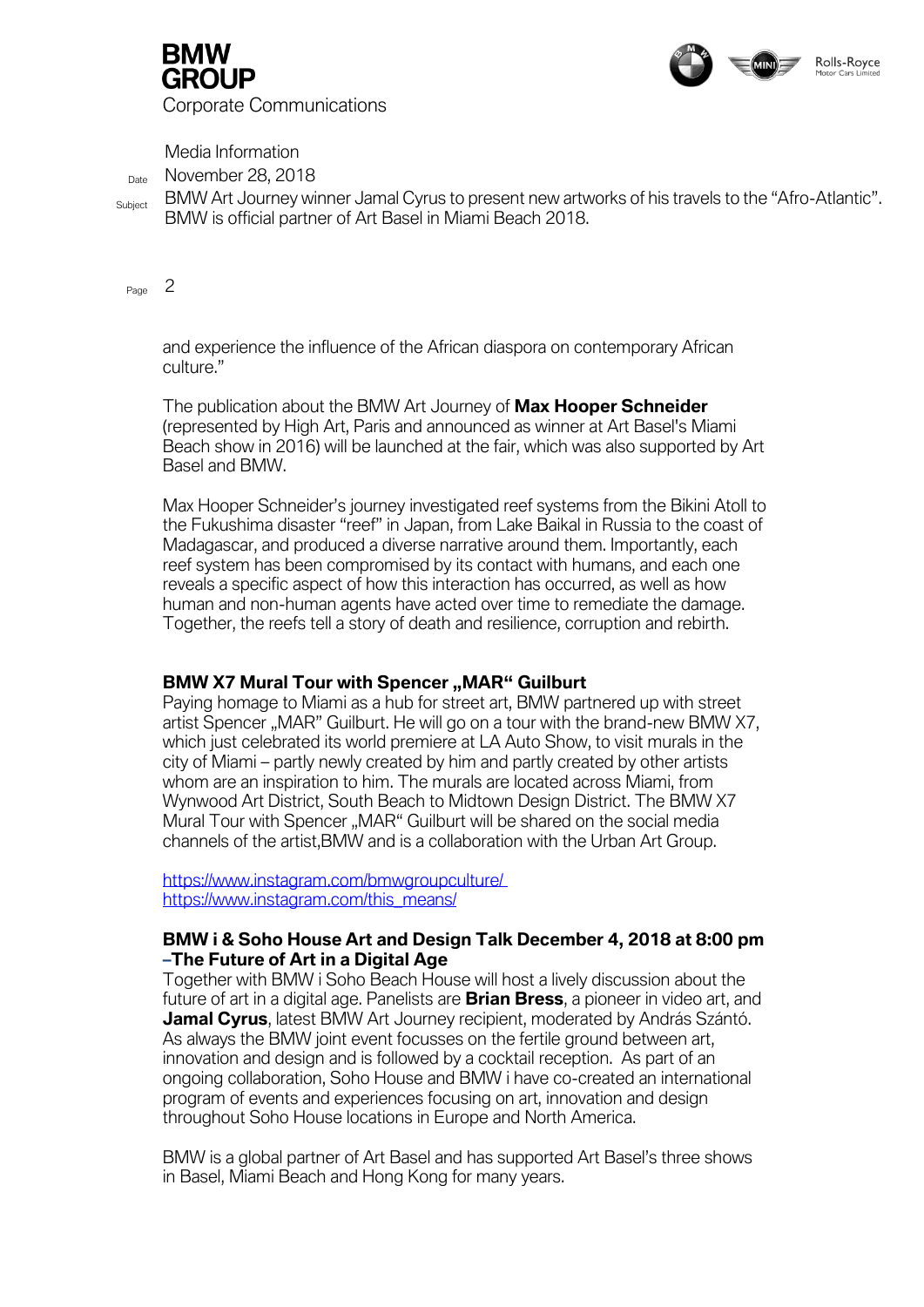



Media Information

Date November 28, 2018

Subject BMW Art Journey winner Jamal Cyrus to present new artworks of his travels to the "Afro-Atlantic". BMW is official partner of Art Basel in Miami Beach 2018.

 $P_{\text{Pone}}$  3

#### **For further questions please contact:**

Prof. Dr Thomas Girst BMW Group Corporate and Intergovernmental Affairs Head of Cultural Engagement Phone: +49 89 382 24 753

[www.press.bmwgroup.com](https://www.press.bmwgroup.com/deutschland) E-Mail[: presse@bmw.de](mailto:presse@bmw.de)

Dorothee Dines Art Basel Art Basel Globale Leitung Media Relations Telefon: +41 58 206 27 06 E-Mail: [dorothee.dines@artbasel.com](mailto:dorothee.dines@artbasel.com)

### *About Art Basel*

*Founded in 1970 by gallerists from Basel, Art Basel today stages the world's premier art shows for Modern and contemporary art, sited in Basel, Miami Beach and Hong Kong. Defined by its host city*  and region, each show is unique, which is reflected in its participating galleries, artworks presented, *and the content of parallel programming produced in collaboration with local institutions for each edition. Art Basel's engagement has expanded beyond art fairs through a number of new initiatives such as Art Basel Cities, working with partner cities on bespoke cultural programs. For further information, please visit artbasel.com.*

#### *About BMW Group's Cultural Commitment*

*For almost 50 years now, the BMW Group has initiated and engaged in over 100 cultural cooperations worldwide. The company places the main focus of its long-term commitment on contemporary and modern art, classical music and jazz as well as architecture and design. In 1972, three large-scale paintings were created by the artist Gerhard Richter specifically for the foyer of the BMW Group's Munich headquarters. Since then, artists such as Andy Warhol, Jeff Koons, Daniel Barenboim, Jonas Kaufmann and architect Zaha Hadid have co-operated with BMW. In 2016 and 2017, female artist Cao Fei from China and American John Baldessari created the next two vehicles*  for the BMW Art Car Collection. Besides co-initiatives, such as BMW Tate Live, the BMW Art *Journey and the "Opera for All" concerts in Berlin, Munich, Moscow and London, the company also partners with leading museums and art fairs as well as orchestras and opera houses around the world. The BMW Group takes absolute creative freedom in all its cultural activities – as this initiative* is as essential for producing groundbreaking artistic work as it is for major innovations in a successful *business.*

Further information[: www.bmwgroup.com/culture](https://www.bmwgroup.com/culture) and [www.bmwgroup.com/culture/overview](https://www.bmwgroup.com/content/dam/bmw-group-websites/bmwgroup_com/responsibility/downloads/en/2015/BMW_Group_CulturalEngagement_en.pdf) Facebook:<https://www.facebook.com/BMWGroupCulture/> Instagram:<https://www.instagram.com/bmwgroupculture/> @BMWGroupCulture #BMWGroupCulture

#### **The BMW Group**

With its four brands BMW, MINI, Rolls-Royce and BMW Motorrad, the BMW Group is the world's leading premium manufacturer of automobiles and motorcycles and also provides premium financial and mobility services. The BMW Group production network comprises 30 production and assembly facilities in 14 countries; the company has a global sales network in more than 140 countries.